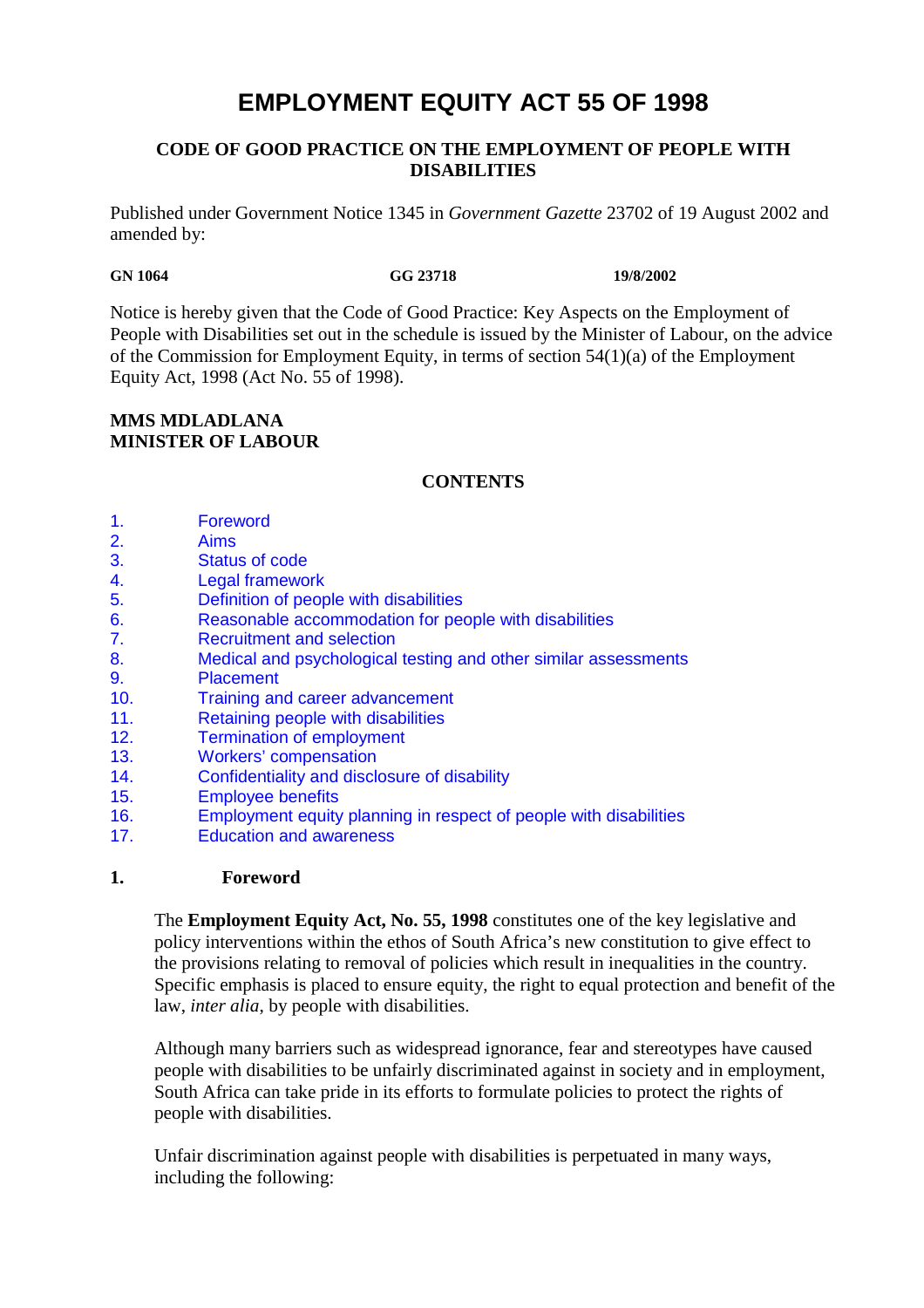- Unfounded assumptions about the abilities and performance of job applicants and employees with disabilities;
- Advertising and interviewing arrangements which either exclude people with disabilities or limit their opportunities to prove themselves;
- Using selection tests which discriminate unfairly;
- Inaccessible workplaces; and
- Inappropriate training for people with disabilities.

The Code of Good Practice on the Employment of People with Disabilities is thus part of a broader equality agenda for people with disabilities to have their rights recognised in the labour market where they experience high levels of unemployment and often remaining in low status jobs or earn lower than average remuneration.

This is particularly important since disability is a natural part of the human experience and in no way diminishes the rights of individuals to belong and contribute to the labour market. When opportunities and reasonable accommodation is provided, people with disabilities can contribute valuable skills and abilities to every workplace, and contribute to the economy of our society.

[Clause 1 amended by GN 1064/2002]

### **2. Aims**

- 2.1 The Employment Equity Act, No. 55 of 1998 protects people with disabilities against unfair discrimination in the workplace and directs employers to implement affirmative action measures to redress discrimination.
- 2.2 The Code is a guide for employers and employees on promoting equal opportunities and fair treatment for people with disabilities as required by the Employment Equity Act (the Act).
- 2.3 The Code is intended to help employers and employees understand their rights and obligations, promote certainty and reduce disputes to ensure that people with disabilities can enjoy and exercise their rights at work.
- 2.4 The Code is intended to help create awareness of the contributions people with disabilities can make and to encourage employers to fully use the skills of such persons.

# **3. Status of code**

- 3.1 The Code is not an authoritative summary of the law, nor does it create additional rights and obligations. Failure to observe the Code does not, by itself, render a person liable in any proceedings. Nevertheless when the courts and tribunals interpret and apply the Employment Equity Act, they must consider it.
- 3.2 The Code should be read in conjunction with other relevant Codes of Good Practice issued by the Minister of Labour.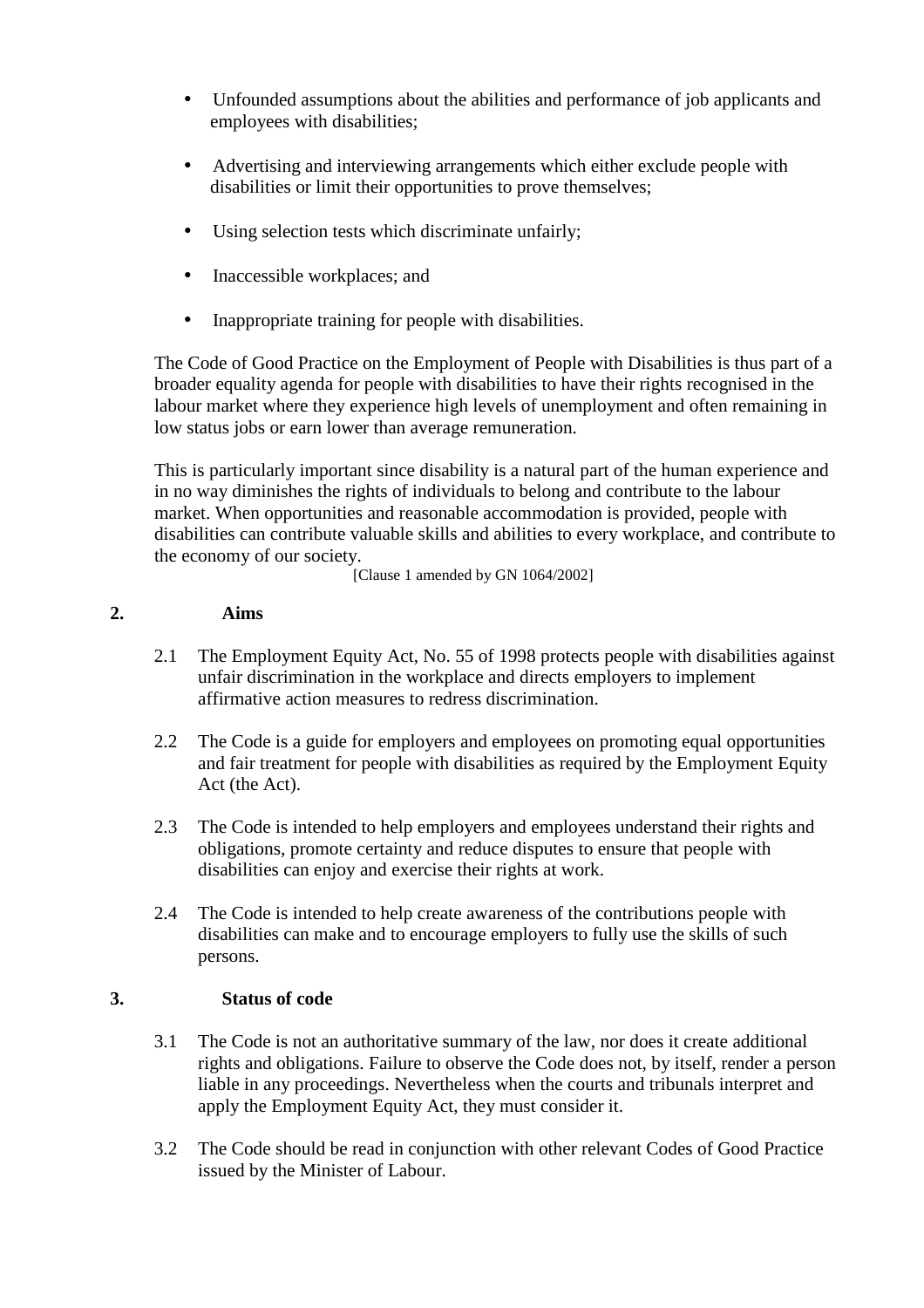- 3.3 The Code is intentionally general because every person and situation is unique and departures from the guidelines in this code may be justified in appropriate circumstances.
- 3.4 Employers, employees and their organizations should use the Code to develop, implement and refine disability equity policies and programmes to suit the needs of their own workplaces.

# **4. Legal framework**

The Code is issued in terms of section 54(1)(a) of the Employment Equity Act, No. 55, 1998 and is based on the Constitutional principle that no one may unfairly discriminate against a person on the grounds of disability.

### **5. Definition of people with disabilitiess<sup>1</sup>**

#### **5.1 Definition of persons with disabilities under the Act**

The scope of protection for people with disabilities in employment focuses on the effect of a disability on the person in relation to the working environment, and not on the diagnosis or the impairment.

People are considered as persons with disabilities who satisfy all the criteria in the definition:

- (i) having a physical or mental impairment;
- (ii) which is long term or recurring; and
- (iii) which substantially limits their prospects of entry into, or advancement in employment.

#### **5.1.1 Impairment**

- (i) An impairment may either be physical or mental or a combination of both.
- (ii) 'Physical' impairment means a partial or total loss of a bodily function or part of the body. It includes sensory impairments such as being deaf, hearing impaired, or visually impaired.
- (iii) 'Mental' impairment means a clinically recognized condition or illness that affects a person's thought processes, judgment or emotions.

#### **5.1.2 Long-term or recurring**

- (i) 'Long-term' means the impairment has lasted or is likely to persist for at least twelve months.
- (ii) 'Recurring impairment' is one that is likely to happen again and to be substantially limiting (see below). It includes a constant chronic condition, even if its effects on a person fluctuate.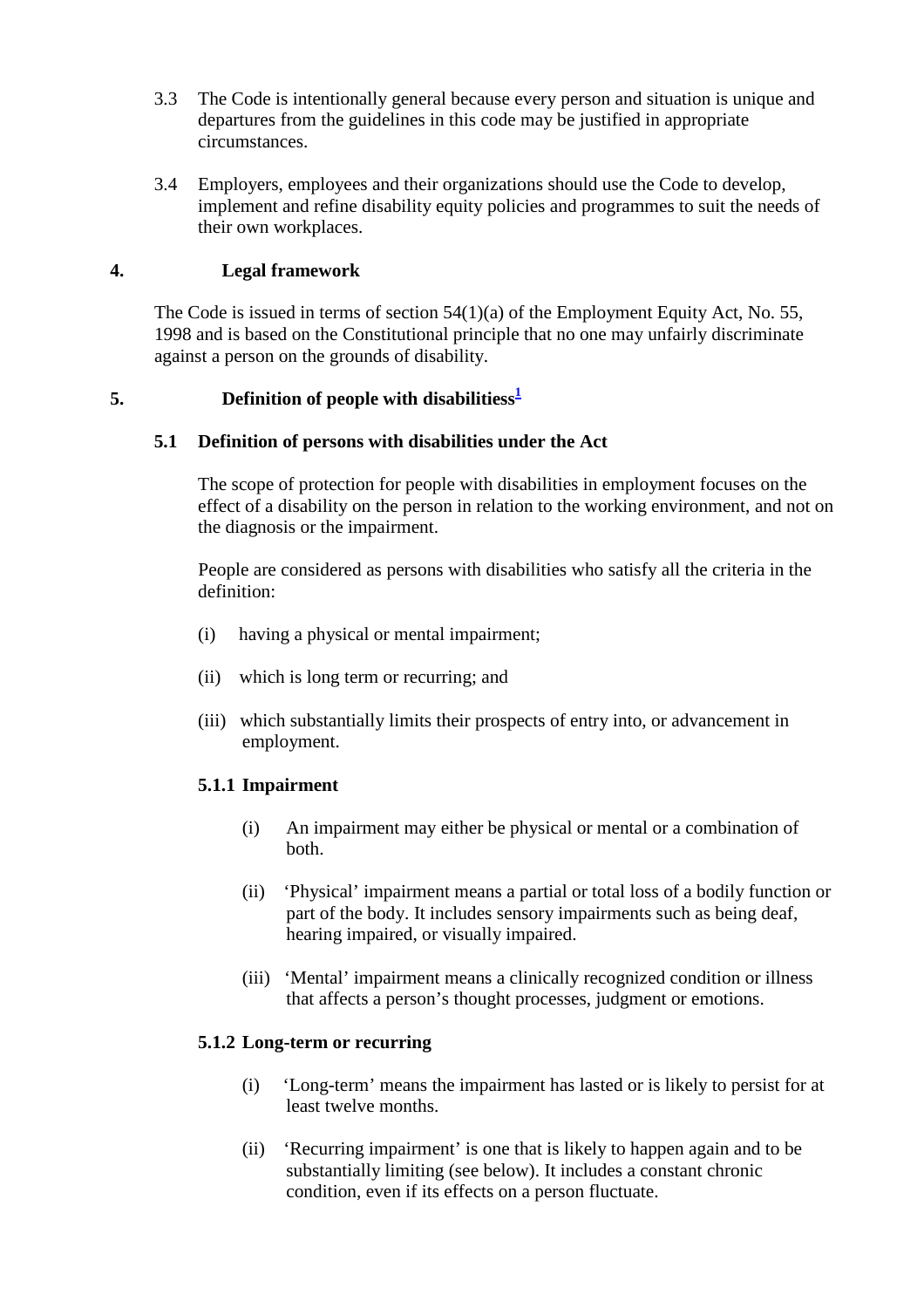(iii) 'Progressive conditions' are those that are likely to develop or change or recur. People living with progressive conditions or illnesses are considered as people with disabilities once the impairment starts to be substantially limiting. Progressive or recurring conditions which have no overt symptoms or which do not substantially limit a person are not disabilities.

# **5.1.3 Substantially limiting**

- (i) An impairment is substantially limiting if, in its nature, duration or effects, it substantially limits the person's ability to perform the essential functions of the job for which they are being considered.
- (ii) Some impairments are so easily controlled, corrected or lessened, that they have no limiting effects. For example, a person who wears spectacles or contact lenses does not have a disability unless even with spectacles or contact lenses the person's vision is substantially impaired.
- (iii) An assessment to determine whether the effects of an impairment are substantially limiting, must consider if medical treatment or other devices would control or correct the impairment so that its adverse effects are prevented or removed.
- (iv) For reasons of public policy certain conditions or impairments may not be considered disabilities. These include but are not limited to -
	- (a) sexual behaviour disorders that are against public policy;
	- (b) self-imposed body adornments such as tattoos and body piercing;
	- (c) compulsive gambling, tendency to steal or light fires;
	- (d) disorders that affect a person's mental or physical state if they are caused by current use of illegal drugs or alcohol, unless the affected person is participating in a recognized programme of treatment;
	- (e) normal deviations in height, weight and strength; and conventional physical and mental characteristics and common personality traits.
- (v) An assessment may be done by a suitably qualified person if there is uncertainty as to whether an impairment may be substantially limiting. [Sub-item (f) renumbered to point  $(v)$  by GN 1064/2002]

 $\overline{1}$  Section 1 of the Act defines people with disabilities as "people who have a long-term or recurring physical or mental impairment, which substantially limits their prospects of entry into, or advancement in, employment".

# **6. Reasonable accommodation<sup>2</sup> for people with disabilities**

\_\_\_\_\_\_\_\_\_\_\_\_\_\_\_\_\_\_\_\_\_\_

6.1 Employers should reasonably accommodate the needs of people with disabilities. The aim of the accommodation is to reduce the impact of the impairment of the person's capacity to fulfil the essential functions of a job.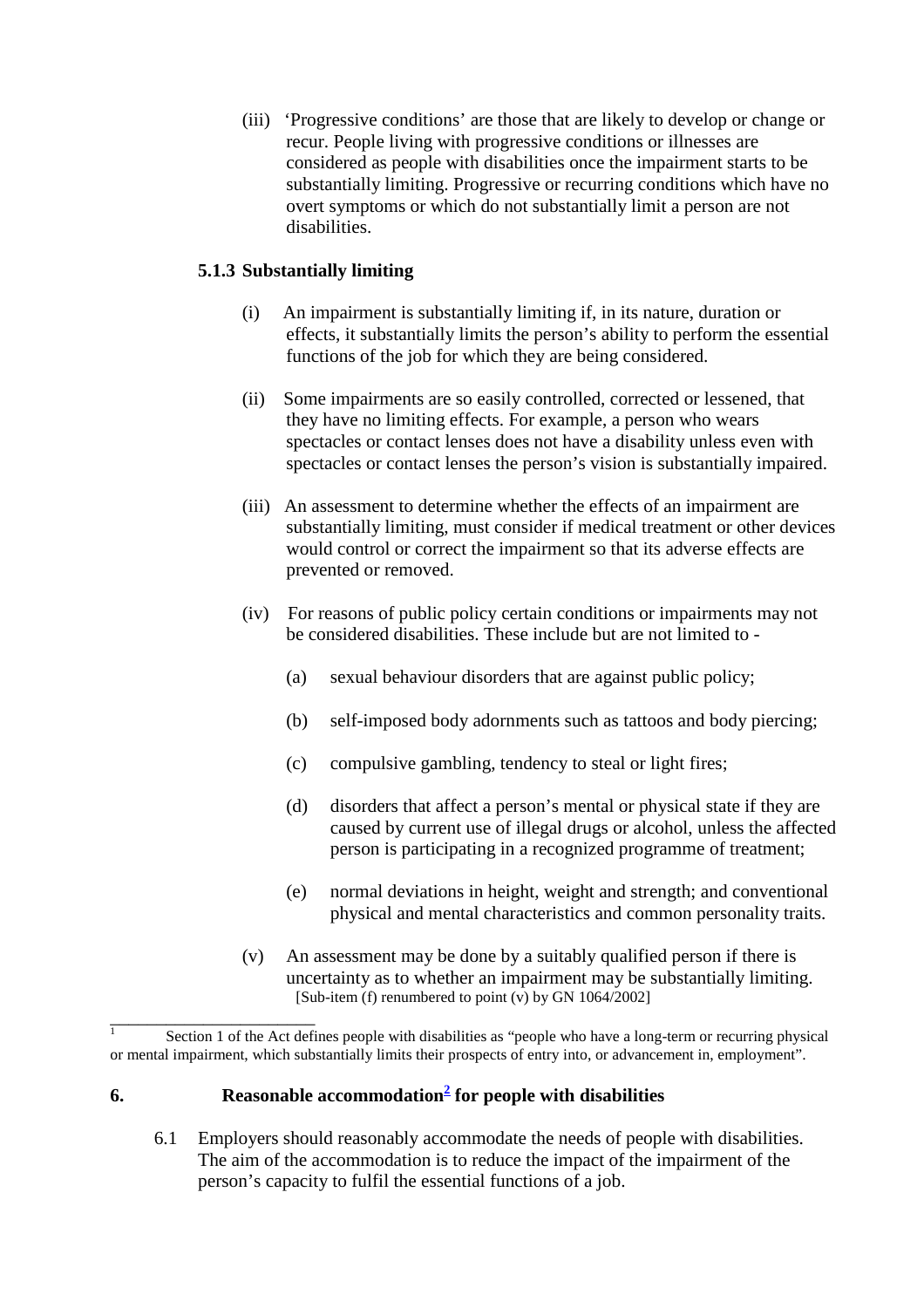- 6.2 Employers should adopt the most cost-effective means that is consistent with effectively removing the barriers to perform the job, and to enjoy equal access to the benefits and opportunities of employment.
- 6.3 Reasonable accommodation requirement applies to applicants and employees with disabilities who are suitably qualified for the job and may be required -
	- (i) during the recruitment and selection processes;
	- (ii) in the working environment;
	- (iii) in the way work is usually done, evaluated and rewarded; and
	- (iv) in the benefits and privileges of employment.
- 6.4 The obligation to make reasonable accommodation may arise when an applicant or employee voluntarily discloses a disability related accommodation need or when such a need is reasonably self-evident to the employer.
- 6.5 Employers must also accommodate employees when work or the work environment changes or impairment varies which affects the employee's ability to perform the essential functions of the job.
- 6.6 The employer should consult the employee and, where reasonable and practical, technical experts to establish appropriate mechanisms to accommodate the employee.
- 6.7 The particular accommodation will depend on the individual, the degree and nature of impairment and its effect on the person, as well as on the job and the working environment.
- 6.8 Reasonable accommodation may be temporary or permanent, depending on the nature and extent of the disability.
- 6.9 Reasonable accommodation include but not limited to
	- (i) adapting existing facilities to make them accessible;
	- (ii) adapting existing equipment or acquiring new equipment including computer hardware and software;
	- (iii) re-organizing workstations;
	- (iv) changing training and assessment materials and systems;
	- (v) restructuring jobs so that non-essential functions are re-assigned;
	- (vi) adjusting working time and leave; and
	- (vii) providing specialized supervision, training and support in the workplace.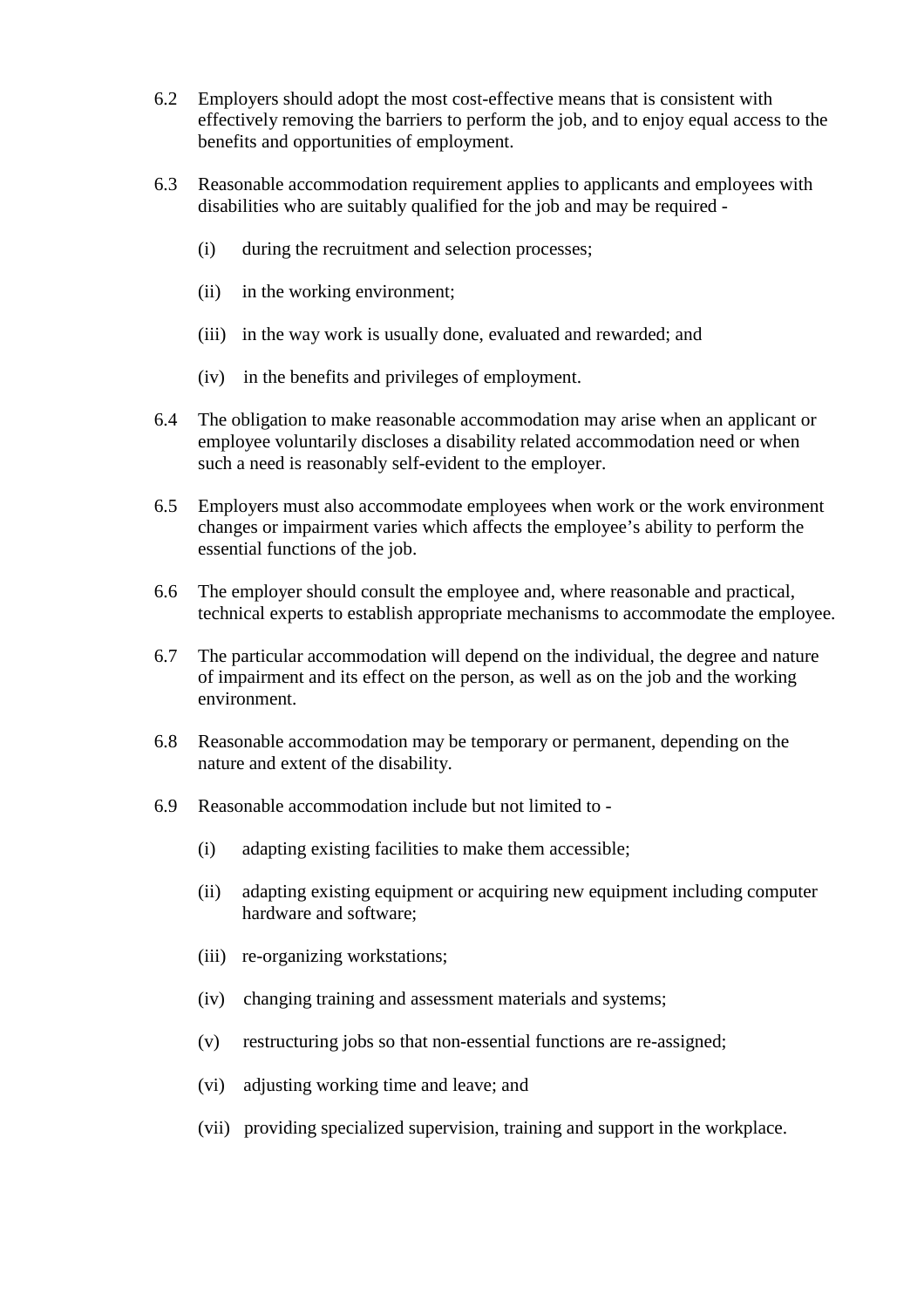- 6.10 An employer may evaluate work performance against the same standards as other employees but the nature of the disability may require an employer to adapt the way performance is measured.
- 6.11 The employer need not accommodate a qualified applicant or an employee with a disability if this would impose an unjustifiable hardship on the business of the employer.
- 6.12 'Unjustifiable hardship' is action that requires significant or considerable difficulty or expense. This involves considering, amongst other things, the effectiveness of the accommodation and the extent to which it would seriously disrupt the operation of the business.
- 6.13 An accommodation that imposes an unjustifiable hardship for one employer at a specific time may not be so for another or for the same employer at a different time.

### **7. Recruitment and section**

### **7.1 Recruitment**

\_\_\_\_\_\_\_\_\_\_\_\_\_\_\_\_\_\_\_

7.1.1 When employers recruit they should -

- (i) identify the inherent requirements of the vacant position;
- (ii) describe clearly the necessary skills and capabilities required for the job;
- (iii) set reasonable criteria for selection, preferably in writing, for job applicants for such vacant positions.
- 7.1.2 The 'inherent requirements of the job' are those requirements the employer stipulates as necessary for a person to be appointed to the job, and are necessary in order to enable an employee to perform the essential functions of the job.
- 7.1.3 Application forms should focus on identifying an applicant's ability to perform the inherent requirements of the job.
- 7.1.4 Advertisements should be accessible to persons with disabilities and, where reasonable and practical, circulated to organizations that represent the interests of people with disabilities.
- 7.1.5 Advertisements or notices should include sufficient detail about the inherent requirements of the job so that potential applicants with disabilities can make an informed decision.
- 7.1.6 Employers may not include criteria that are not necessary to perform the essential functions of the job because selection based on non-essential functions may unfairly exclude people with disabilities.

 $\overline{2}$  Section 1 of the Act defines reasonable accommodation as "any modification or adjustment to a job or to the working environment that will enable a person from a designated group to have reasonable access to or participate or advance in employment".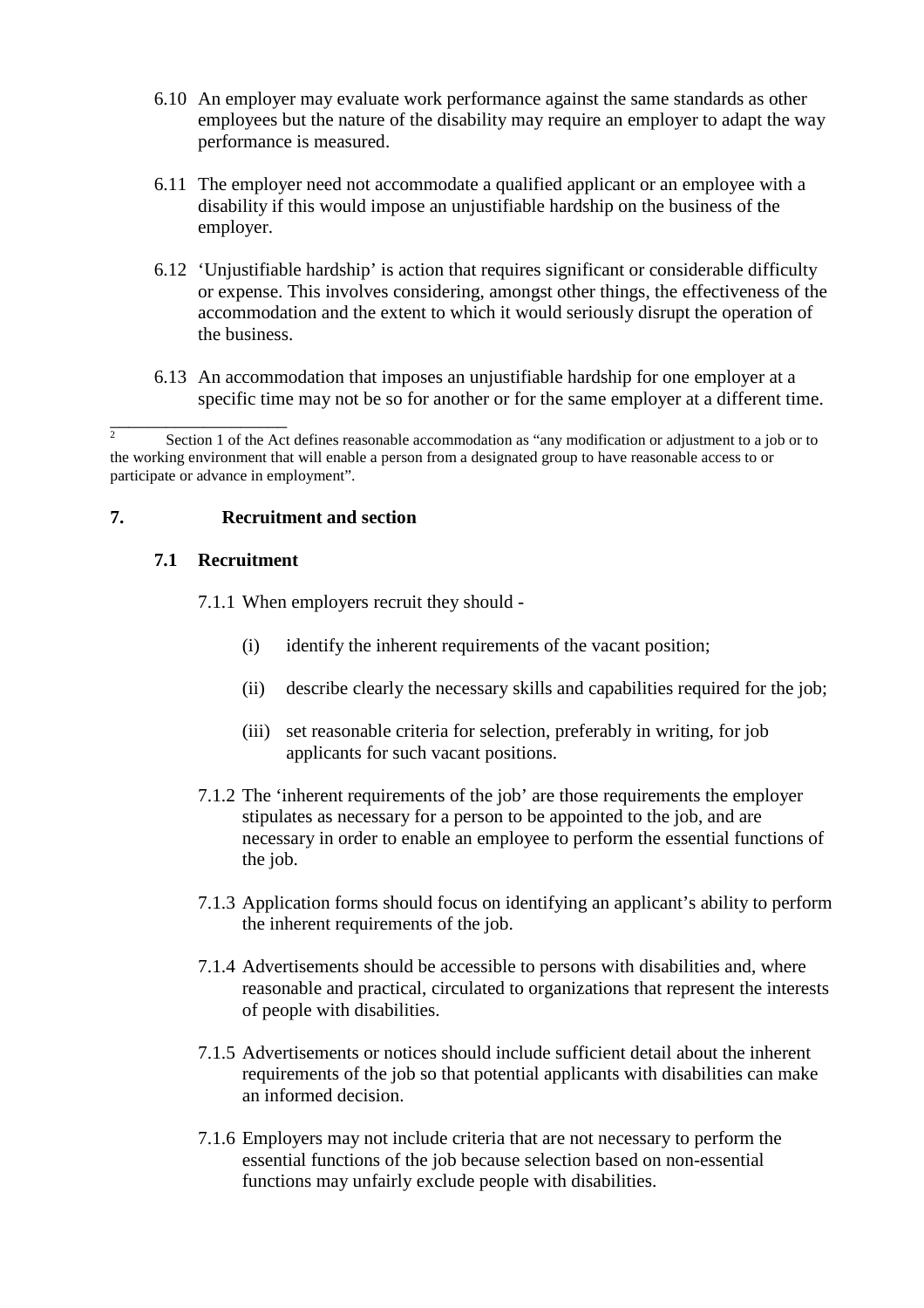7.1.7 On request, and if reasonable in the circumstances notices and advertisements should be provided in a format appropriate to persons with disabilities, such as large print, Braille, or audiotape.

# **7.2 Selection**

- 7.2.1 Subject to reasonable accommodation, employers should apply the same criteria to test the ability of people with disabilities as are applied to other applicants.
- 7.2.2 The purpose of the selection process is to assess whether or not an applicant is suitably qualified.<sup>3</sup> This may require a two-stage process if an applicant has a disability:
	- (i) Determining whether an applicant is suitably qualified;
	- (ii) Determining whether a 'suitably qualified applicants' needs any accommodation to be able to perform the essential functions of the job.
- 7.2.3 When assessing if an applicant is suitably qualified, an employer may not request information about actual or perceived disability from a previous employer or third party unless with the written consent of the applicant.
- 7.2.4 Employers should monitor their criteria for selection. If these criteria tend to exclude people with disabilities, they should be reviewed to ensure that they do not unfairly discriminate against persons with disabilities.

# **7.3 Interviews**

- 7.3.1 Selection interviews should be objective and unbiased. Interviewers should avoid assumptions about people with disabilities.
- 7.3.2 If an applicant has disclosed a disability or has a self-evident disability, the employer must focus on the applicant's qualifications for the work rather than any actual or presumed disability but may enquire and assess if the applicant would, but for the disability, be suitably qualified.
- 7.3.3 Interviewers should ask applicants referred to in 7.3.2 above, to indicate how they would perform essential functions and if accommodation is required.
- 7.3.4 If the employer knows in advance that an applicant has a disability, or if the applicant has a self-evident disability, the employer should if necessary, make reasonable accommodation during the interview.

# **7.4 Conditional Job Offers**

7.4.1 If an applicant with a disability is suitably qualified, an employer may make a job offer conditional on medical or functional testing to determine an applicant's actual or potential ability to perform the essential functions of a specific job.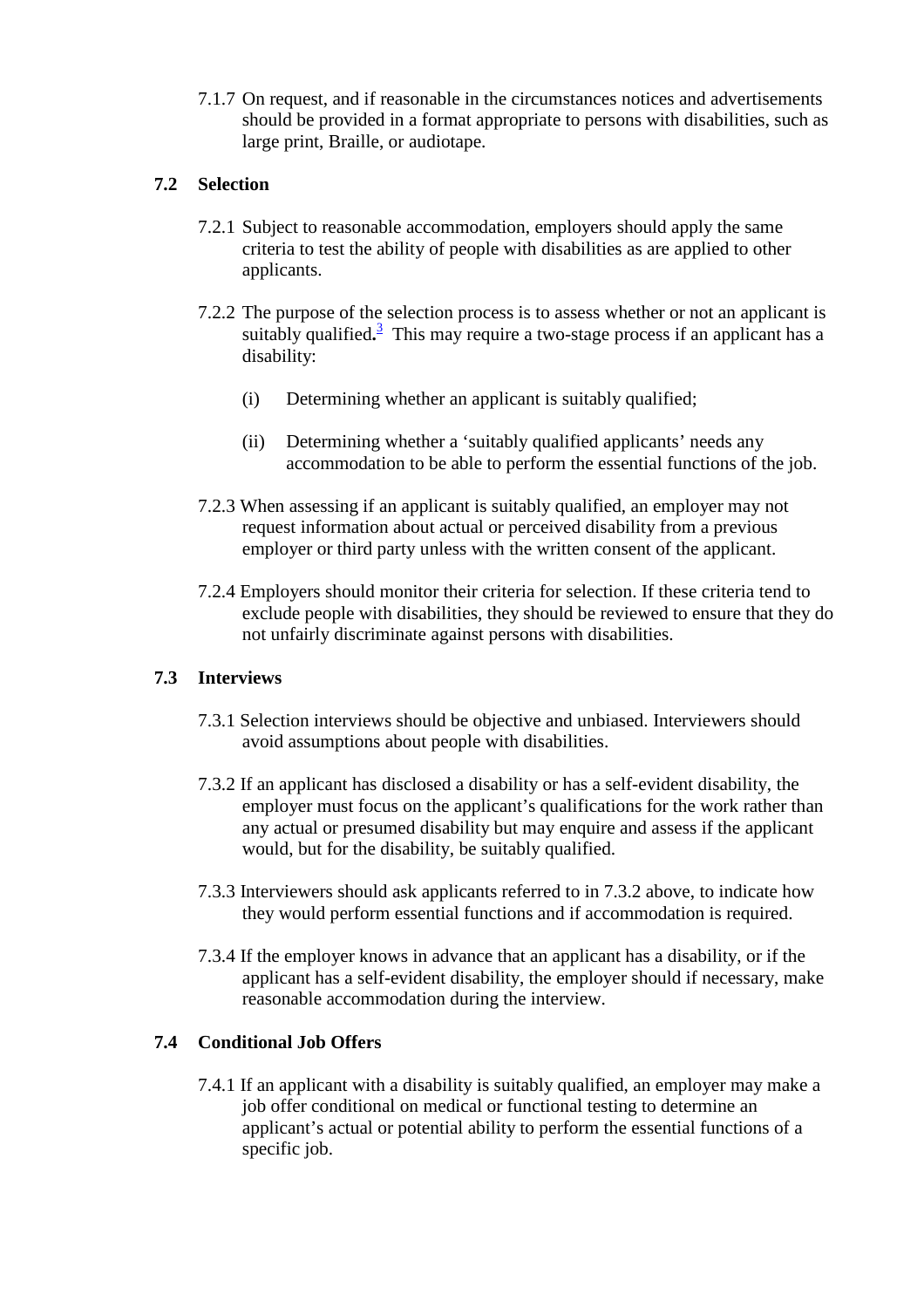- 7.4.2 The testing must comply with the statutory requirements and should determine if the applicant is able to perform the essential functions of the job, with or without reasonable accommodation.
- 7.4.3 An employer may test applicants with disabilities for a specific job and not require all other applicants to undergo testing.
- 7.4.4 A conditional job offer may only be made to one person at a time, not to all applicants with disabilities that may have applied for the job.
- 7.4.5 The employer may withdraw the job offer if the testing shows that
	- (i) Accommodation requirements would create unjustifiable hardship; or
	- (ii) There is an objective justification that relates to the inherent requirements of the job; or
	- (iii) There is an objective justification that relates to health and safety.

### **7.5 Terms and Conditions of Employment**

- 7.5.1 An employer may not
	- (a) employ people with disabilities or,
	- (b) retain employees who become disabled, on less favourable terms and conditions than employees doing the same work, for reasons connected with the disability.
- 7.5.2 No person may harass an employee on the ground of disability. Such harassment may include teasing, ridicule and offensive remarks. Any alleged harassment should be handled by the employer in terms of the guidelines contained in the Code of Good Practice on the Handling of Sexual Harassment Cases published in terms of the Labour Relations Act, 1995.

# **8. Medical<sup>4</sup> and psychological testing and other similar assessments<sup>5</sup>**

# **8.1 Medical Testing**

\_\_\_\_\_\_\_\_\_\_\_\_\_\_\_\_\_\_\_

8.1.1 Tests must comply with sections 7 and 8 of the Employment Equity Act, No. 55 1998. They must be relevant and appropriate to the kind of work for which the applicant or employee is being tested.

<sup>3</sup> The Act provides for 'suitably qualified person' in sub sections 20(3), 20(4), and 20(5): Sub section 20 (3) For purposes of this Act, a person may be suitably qualified for a job as a result of any one of, or any combination of that person's  $-$  (a) formal qualifications; (b) prior learning; (c) relevant experience, or (d) capacity to acquire, within a reasonable time, the ability to do the job. Subsection 20(4) When determining whether a person is suitably qualified for a job, an employer must – (a) review all the factors listed in subsection (3); and (b) determine whether that person has the ability to do the job in terms of any one of, or any combination of those factors. Subsection 20(5) In making a determination under subsection (4), an employer may not unfairly discriminate against a person solely on the grounds of that person's lack of relevant experience.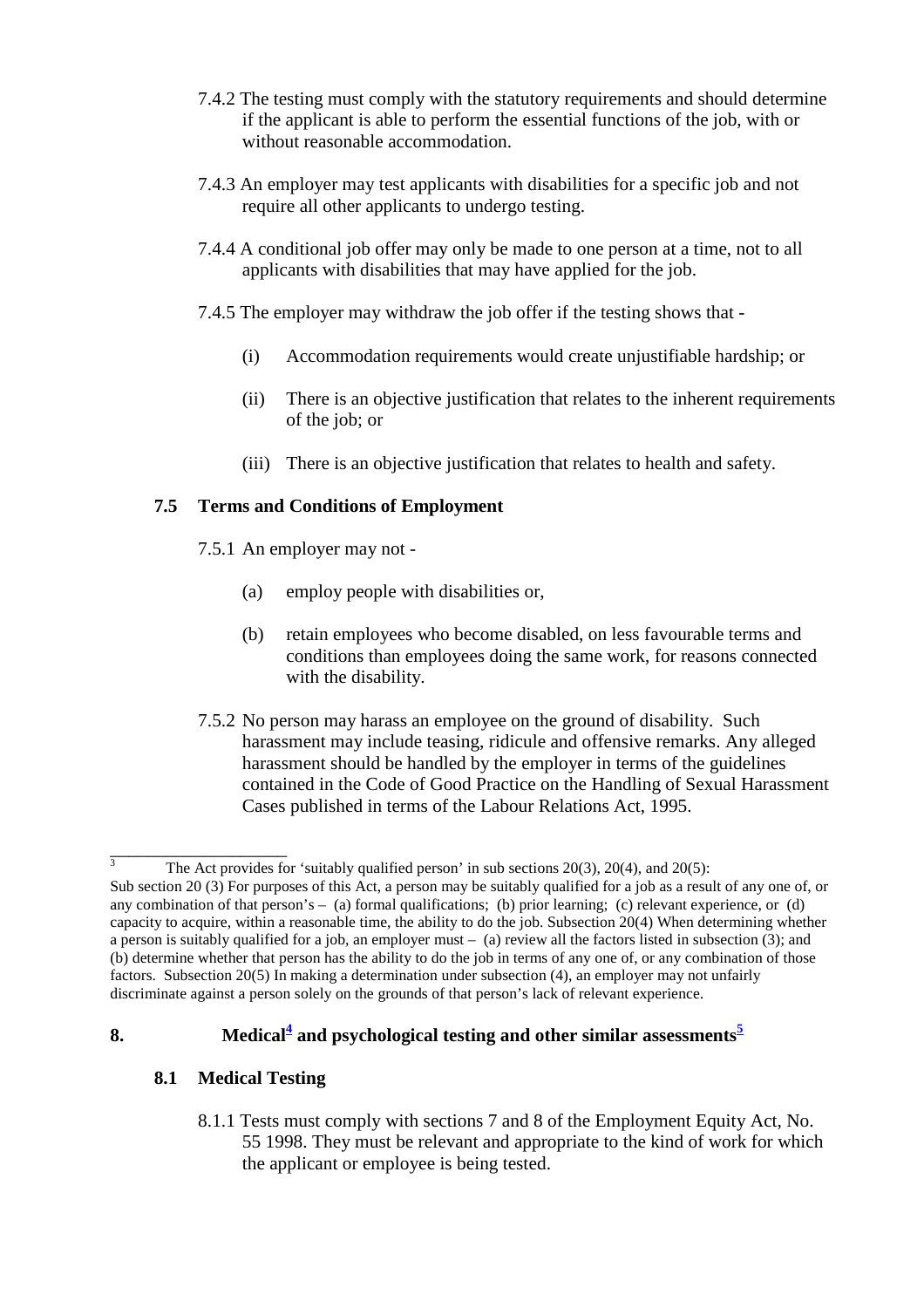- 8.1.2 Employers should establish that tests do not unfairly exclude and are not biased in how or when they are applied, assessed or interpreted.
- 8.1.3 Tests to establish the health of an applicant or employee should be distinguished from tests that assess the ability to perform essential job functions or duties.
- 8.1.4 Testing to determine the health status of an employee should therefore only be carried out after an employer has established that the person is in fact competent to perform the essential job functions or duties and after a job offer has been made. The same applies to medical testing for admission to membership of an employee benefit scheme.
- 8.1.5 An employer who requires a person to undergo any medical, psychological testing and other similar assessments must bear the costs of the test.

### **8.2 Testing after Illness or Injury**

- 8.2.1 If an employee has been ill or injured $6$  and it appears that the employee is not able to perform the job, the employer may require the employee to agree to a functional determination of disability.
- 8.2.2 Such medical or other appropriate tests shall be used to
	- (a) determine if the employee can safely perform the job or
	- (b) to identify reasonable accommodation required for the employee.

# **8.3 Health Screening and Safety**

- 8.3.1 Employers are required to provide and maintain a safe and healthy working environment.
- 8.3.2 An employer should not employ a person if the employer can demonstrate that a person with a disability would represent an actual risk to him or her or other people, which could not be eliminated or reduced by applicable reasonable accommodation.
- 8.3.3 An employer may withdraw a conditional job offer, or need not retain an employee with a disability in the same position, if an objective assessment shows that the work would expose the employee or others to substantial health risk. This would only apply where there is no reasonable accommodation to mitigate the risk.

#### **8.4 Pre-benefit Medical Examinations**

8.4.1 Employees may be required to submit to medical examination or tests before becoming members of employee benefit schemes that are offered within the employment relationship.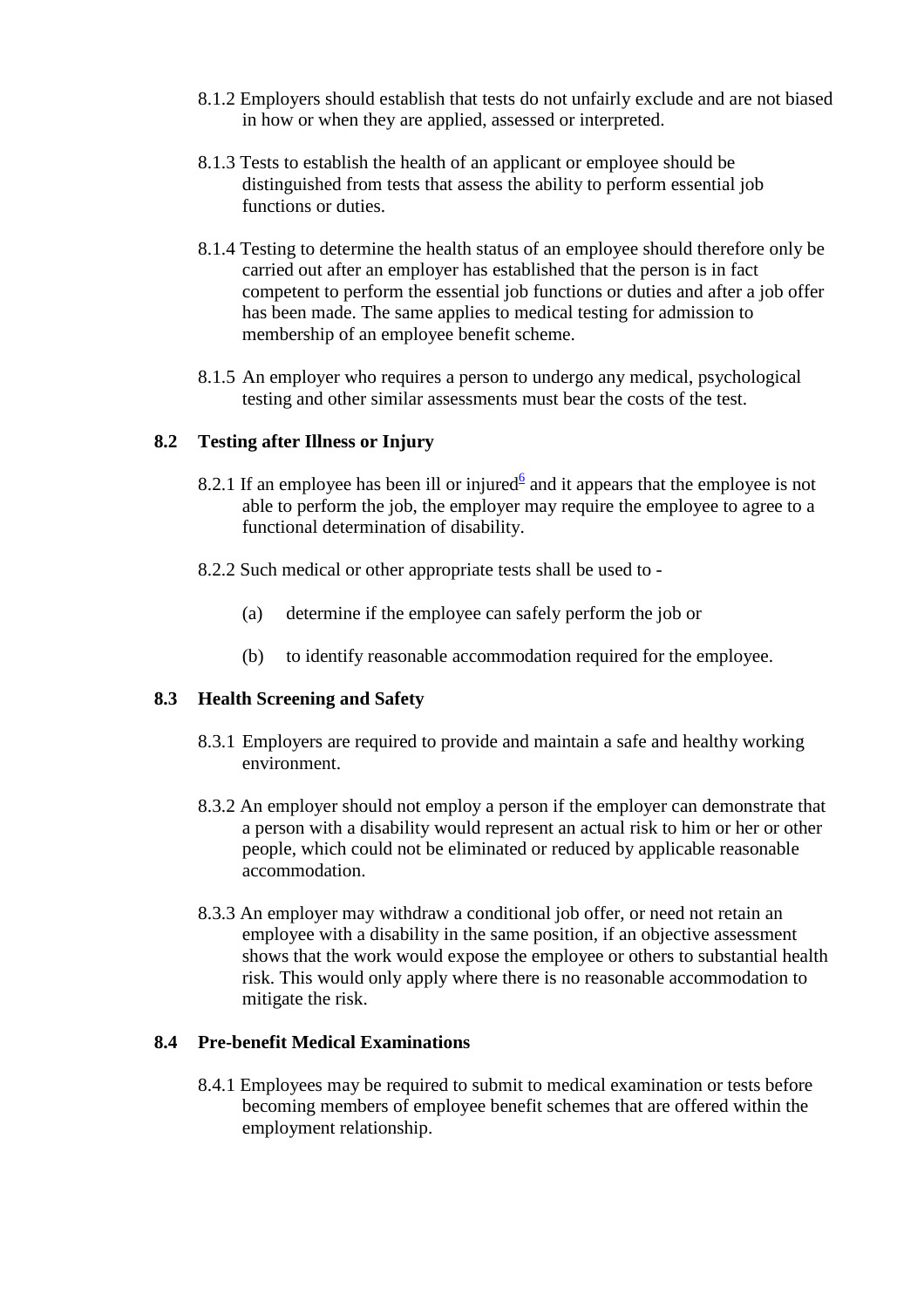- 8.4.2 The purpose of these examinations is to assess a person's suitability for membership of a benefit scheme and is not relevant to a person's capability to perform the inherent requirements of the job.
- 8.4.3 Therefore an employer may not refuse to recruit, train, promote or otherwise prejudice any person only because that person has been refused membership of a benefit scheme<sup> $7$ </sup>.

5 Section 8 of the Act provides: Psychological testing and other similar assessments of an employee are prohibited unless the test or assessment being used - (a) has been scientifically shown to be valid and reliable; (b) can be applied fairly toward employees; and (c) is not biased against any employee or group.

#### **9. Placement**

\_\_\_\_\_\_\_\_\_\_\_\_\_\_\_\_\_\_\_\_

- 9.1 Placement involves the orientation and initial training of a new employee.
- 9.2 Orientation and initial training should be accessible, responsive to and able to reasonably accommodate the needs of employees who have disabilities.
- 9.3 Subject to reasonable accommodation, new employees with disabilities and other employees who do not have disabilities must be treated equally.
- 9.4 An employer must make an effort to include disability sensitisation in the orientation/induction and other relevant training programmes of their organisations.

#### **10. Training and career advancement**

- 10.1 Employees with disabilities should be consulted in order to ensure input specific to their career advancement.
- 10.2 Facilities and materials for training, work organisation and recreation should be accessible to employees with disabilities.
- 10.3 Systems and practices to evaluate work performance should clearly identify and fairly measure and reward performance of the essential functions of the job. Work that falls outside the essential functions of the job should not be evaluated.

# **11. Retaining people with disabilities**

- 11.1 Employees who become disabled during employment should, where reasonable be re-integrated into work. Employers should seek to minimize the impact of the disability on employees.
- 11.2 If an employee becomes disabled, the employer should consult the employee to assess if the disability can be reasonably accommodated.

<sup>4</sup> Section 7 of the Act provides that: 7(1) Medical testing of an employee is prohibited, unless - (a) legislation permits or requires the testing; or (b) it is justifiable in the light of medical facts, employment conditions, social policy, the fair distribution of employee benefits or the inherent requirements of a job. Section 7(2) Testing of an employee to determine that employee's HIV status is prohibited unless such testing is determined to be justifiable by the Labour Court in terms of section 50(4) of this Act.

<sup>6</sup> See also sections 10 and 11 of the 'Code of Good Practice: Dismissal' published under section 203 of the Labour Relations Act 66 of 1995 for provisions relating to "Incapacity: Ill health and injury" and dismissal. 7 See also section 15 on benefits.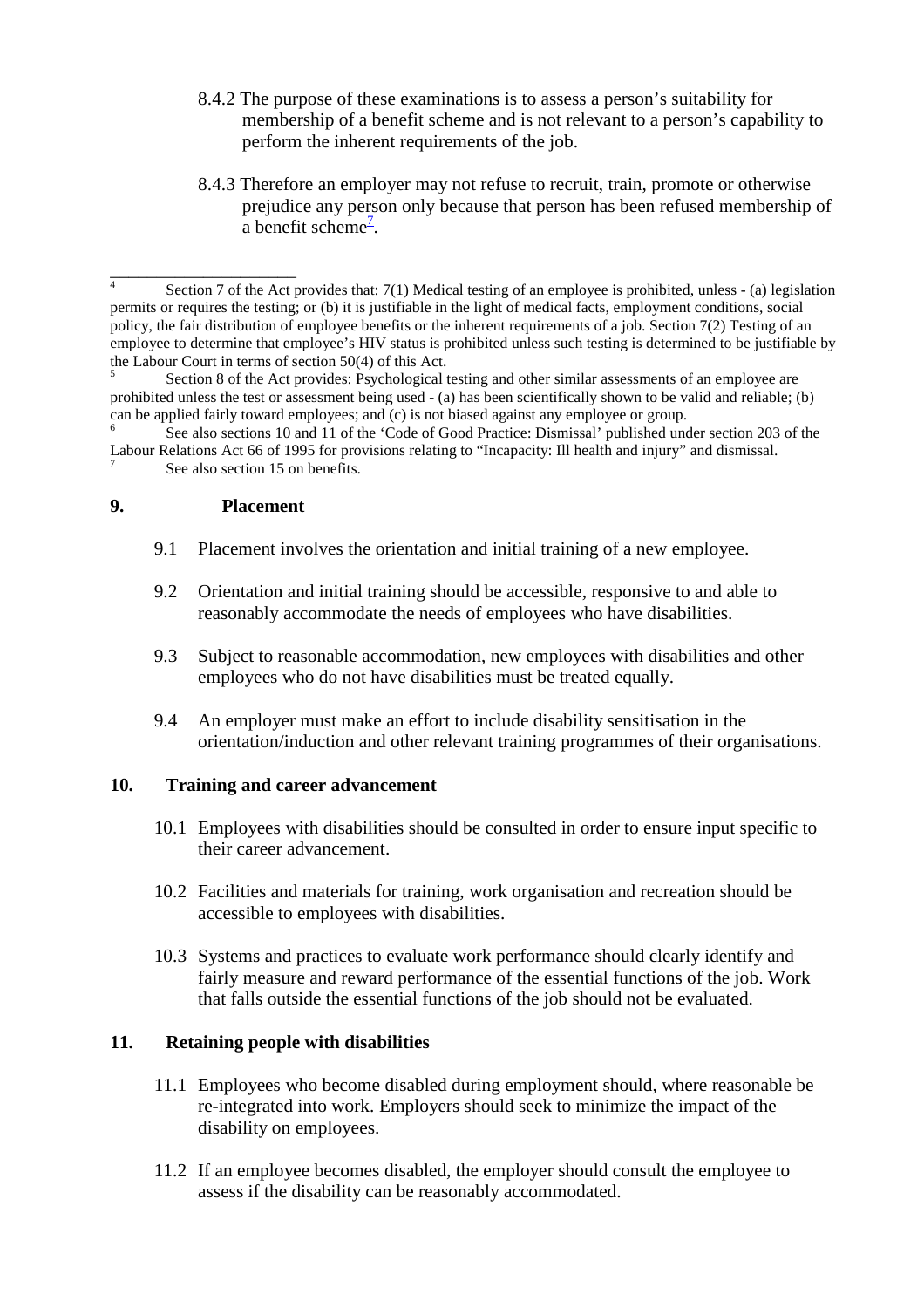- 11.3 If an employee becomes disabled, the employer should maintain contact with the employee and where reasonable encourage early return-to-work. This may require vocational rehabilitation, transitional work programmes and where appropriate, temporary or permanent flexible working time.
- 11.4 If an employee is frequently absent from work for reasons of illness or injury, the employer should consult the employee to assess if the reason for absence is a disability that requires reasonable accommodation.
- 11.5 If reasonable, employers should explore the possibility of offering alternative work, reduced work or flexible work placement, so that employees are not compelled or encouraged to terminate their employment.

# **12. Termination of employment**

- 12.1 If the employer is unable to retain the employee in employment in terms of paragraph 11 above, then the employer may terminate the employment relationship.
- 12.2 When employees who have disabilities are dismissed for operational requirements, the employer should ensure that any selection criteria used do not either directly or indirectly unfairly discriminate against people with disabilities.
- 12.3 Employers who provide disability benefits should ensure that employees are appropriately advised before they apply for the benefits available and before resigning from employment because of a medical condition.

#### **13. Workers' compensation**

13.1 Employers should assist employees whose disability arose from a work related illness or accident, to receive the relevant statutory compensation, including compensation from the Compensation Fund and the Unemployment Insurance Fund.

#### **14. Confidentiality and disclosure of disability**

#### **14.1 Confidentiality**

- 14.1.1 Subject to sections  $7^8$  and 18 of the Employment Equity Act  $\frac{9}{7}$ , employers, including health and medical services personnel, may only gather private information relating to employees if it is necessary to achieve a legitimate purpose, with the written consent of the person.
- 14.1.2 Employers must protect the confidentiality of the information that has been disclosed and must take care to keep records of private information relating to the disability of applicants and employees confidential and must be kept separate from general personnel records.
- 14.1.3 When an employer no longer requires this information, it must be destroyed.
- 14.1.4 Subject to paragraph 14.2.7, employers may not disclose any information relating to a person's disability without the written consent of the employee concerned unless legally required.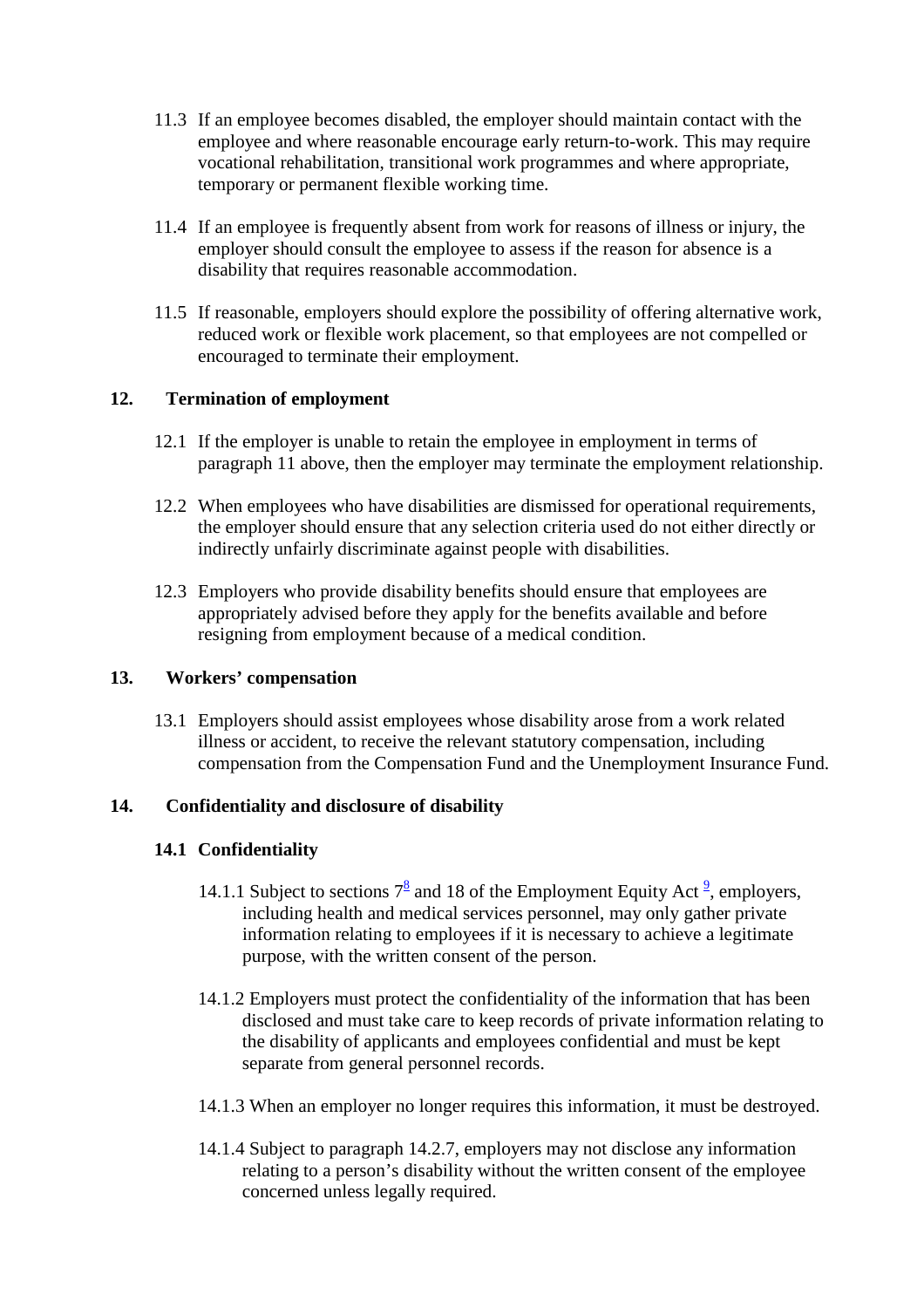#### **14.2 Disclosure**

[Heading substituted by GN 1064/2002]

- 14.2.1 People with disabilities are entitled to keep their disability status confidential. But if the employer is not aware of the disability or the need to be accommodated, the employer is not obliged to provide it. This does not absolve an employer from their responsibility not to discriminate unfairly, directly or indirectly against job applicants.
- 14.2.2 A person with a disability may disclose their disability at any time, even if there is no immediate need for reasonable accommodation.
- 14.2.3 If the disability is not self-evident the employer may require the employee to disclose sufficient information to confirm the disability or the accommodation needs.
- 14.2.4 If on reasonable grounds the employer does not believe that the employee is disabled, or that the employee requires accommodation, the employer is entitled to request the employee to be tested to determine the employee's ability or disability, at the expense of the employer.
- 14.2.5 As information about disability may be technical, employers should ensure that a competent person interprets the information.
- 14.2.6 If an employer requires further information this must be relevant to a specific job and its essential functions.
- 14.2.7 An employer may not reveal the fact of an employee's disability, unless this is required for the health or safety of the person with the disability or other persons.
- 14.2.8 The employer may, after consulting the person with the disability, advise relevant staff that the employee requires accommodation.

#### [Footnote 9 amended by GN 1064/2002]

# **15. Employee benefits<sup>10</sup>**

\_\_\_\_\_\_\_\_\_\_\_\_\_\_\_\_\_\_\_\_\_\_\_\_\_\_\_\_

- 15.1 An employer who provides or arranges for occupational insurance or other benefit plans directly or through a separate benefit scheme or fund, must ensure that they do not unfairly discriminate, either directly or indirectly against people with disabilities.
- 15.2 Employees with disabilities may not be refused membership of a benefit scheme only because they have a disability.

<sup>8</sup> Section 7 of the Act provides that "(1) Medical testing of an employee is prohibited, unless - (a) legislation permits or requires the testing; or (b) it is justifiable in the light of medical facts, employment conditions, social policy, the fair distribution of employee benefits or the inherent requirements of a job. 7(2) Testing of an employee to determine that employee's HIV status is prohibited unless such testing is determined to be justifiable by the Labour Court in terms of Section 50(4) of this Act."

<sup>9</sup> Section 18 of the Act provides that "(1) When a designated employer engages in consultation in terms of this Chapter that employer must disclose to the consulting parties all relevant information that will allow all those parties to consult effectively, and 18(2) Unless this Act provides otherwise, the provisions of section 16 of the Labour Relations Act, with the changes required by context, apply to disclosure of information."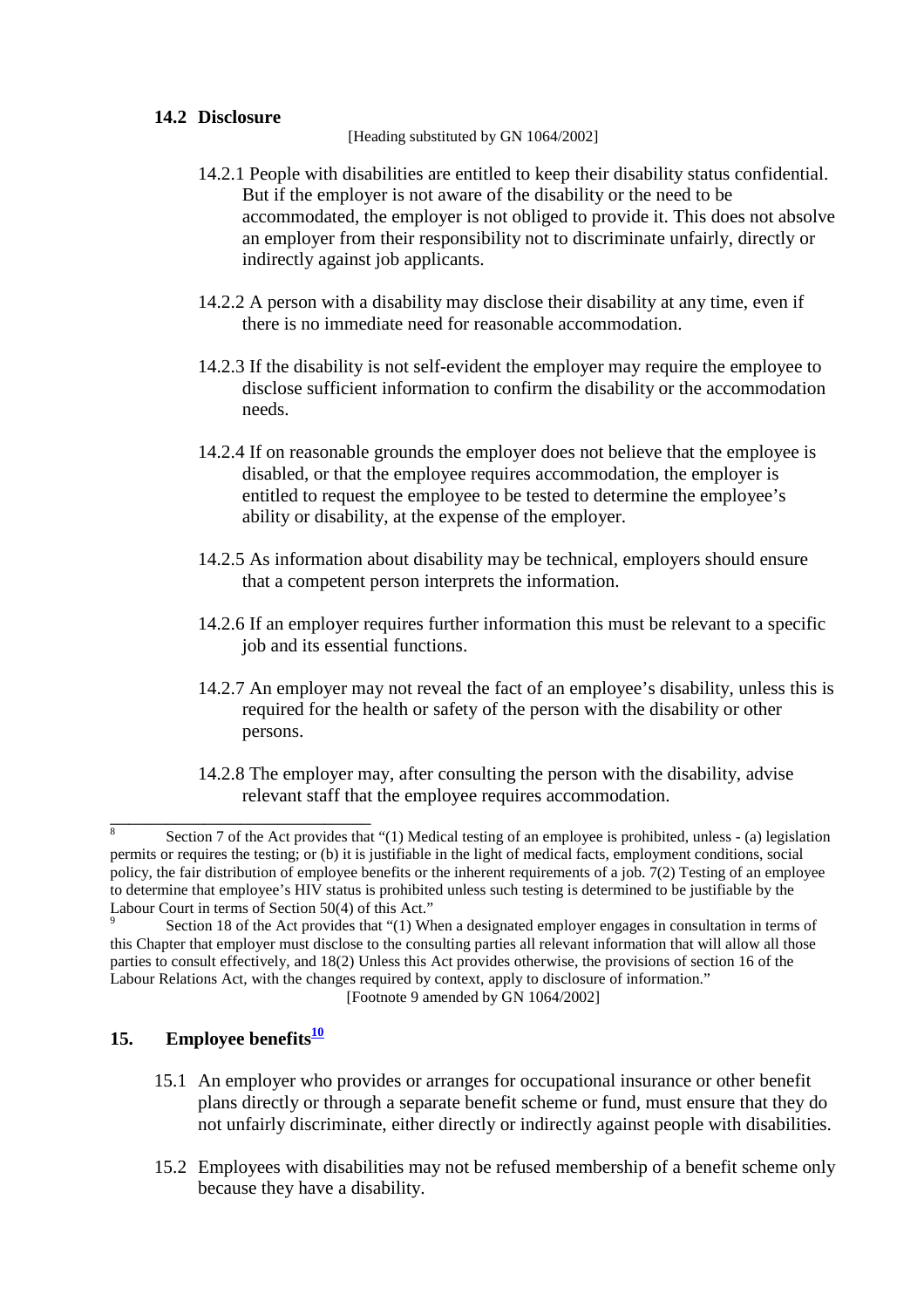- 15.2.1 To increase job security for employees who have disabilities and to reduce the costs of benefit schemes, designated employers should investigate and, if reasonable, offer benefit schemes that reasonably accommodate persons with disabilities. These include -
	- (i) vocational rehabilitation, training and temporary income replacement benefits for employees who, because of illness or injury, cannot work for an extended period, and
	- (ii) financial compensation for employees who because of a disability are able to continue to work but at lower levels of pay than they enjoyed before becoming disabled.

\_\_\_\_\_\_\_\_\_\_\_\_\_\_\_\_\_\_\_  $\frac{10}{10}$  Benefits in this Code refer to benefits such as fringe benefits, medical benefits, group disability assurance benefits, retirement schemes and life assurance schemes.

# **16. Employment equity planning in respect of people with disabilities<sup>11</sup>**

- 16.1 The Code of Good Practice for the Preparation, Implementation and Monitoring of Employment Equity Plans provides guidelines to employers and employees. This Code spells out additional measures to ensure that people with disabilities who are suitably qualified for a job can enjoy equal opportunities and are equitably represented in the workforce.
- 16.2 When designated employers are consulting in terms of section 16 of the Employment Equity Act, 1998 they should use the opportunity to heighten the awareness of their employees of the value and importance of recruiting and retaining the employees who have disabilities.
- 16.3 When an employer facilitates the establishment of a consultative forum in terms of section 16(1) (a) and (b) of the Act  $\frac{12}{2}$ , the employer should take specific steps to promote the representation of employees with different disabilities in the forum.
- 16.4 If people with disabilities are under-represented in all occupational levels and categories in the workplace, the employer could seek guidance from organisations that represent people with disabilities or relevant experts, for example in vocational rehabilitation and occupational therapy.
- 16.5 When designated employers are compiling their workplace profile in terms of Section 19 of the Act, employees with disabilities, including people with non-visible disabilities, may choose to either:
	- (i) not disclose their disability status; or
	- (ii) disclose their disability openly to their employer; or
	- (iii) disclose their disability in a confidential way which assures confidentiality of their identity and their impairment and any disability related accommodation that may be requested and/or required. [Clause 16.5 amended by GN 1064/2002]